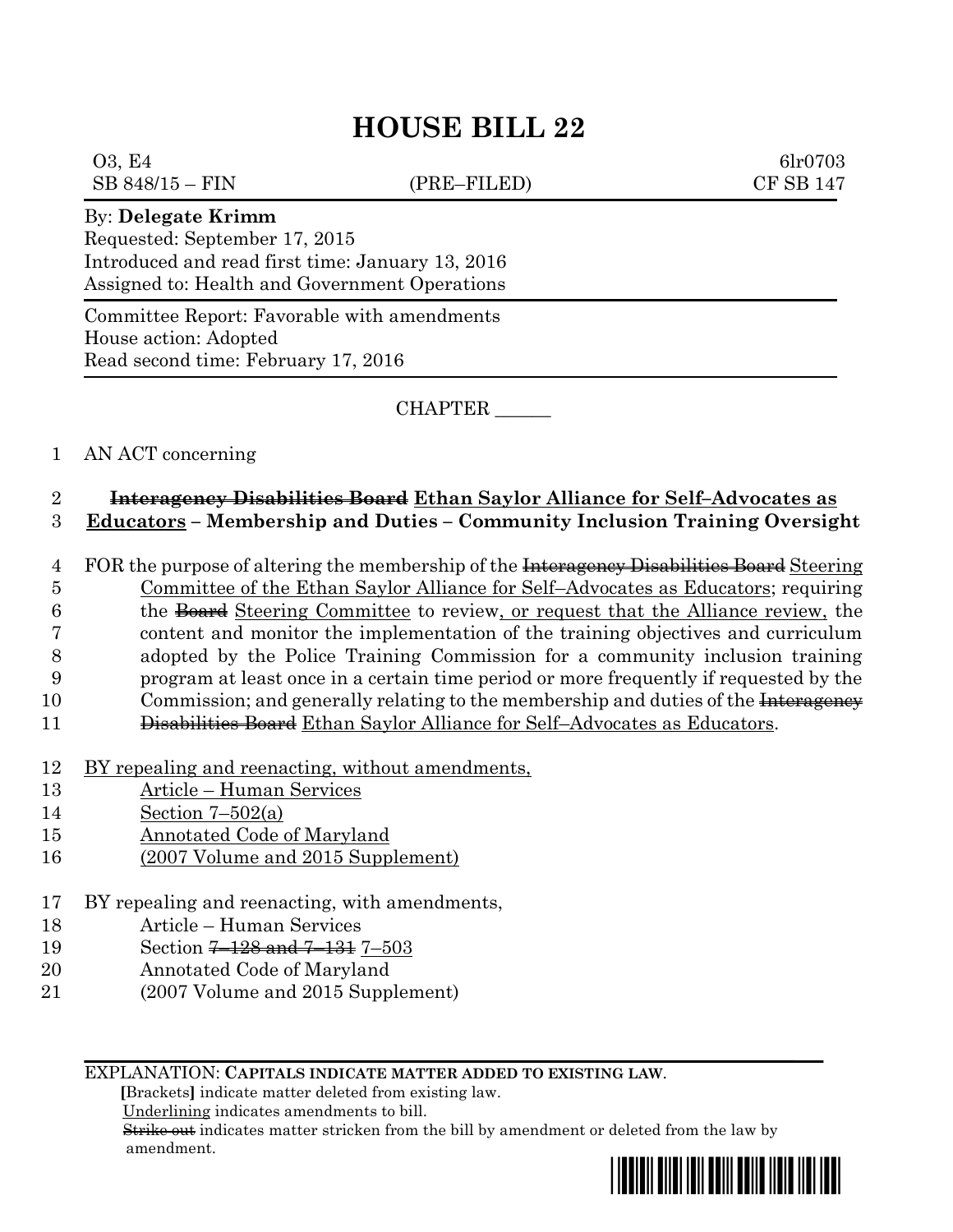|                           | $\overline{2}$<br><b>HOUSE BILL 22</b>                                                                                                   |  |  |  |
|---------------------------|------------------------------------------------------------------------------------------------------------------------------------------|--|--|--|
| $\perp$<br>$\overline{2}$ | SECTION 1. BE IT ENACTED BY THE GENERAL ASSEMBLY OF MARYLAND,<br>That the Laws of Maryland read as follows:                              |  |  |  |
| 3                         | <b>Article - Human Services</b>                                                                                                          |  |  |  |
|                           | <del>128.</del>                                                                                                                          |  |  |  |
| 5                         | The Board consists of the following members:                                                                                             |  |  |  |
| 6                         | the Secretary of Disabilities;<br>$\leftrightarrow$                                                                                      |  |  |  |
| 7                         | $\left(\frac{Q}{Q}\right)$<br>the Secretary of Aging, or the Secretary's designee;                                                       |  |  |  |
| 8                         | the Secretary of Business Commerce, or the Secretary's designee;<br>$\bigoplus$                                                          |  |  |  |
| 9                         | the Secretary of Budget and Management, or the Secretary's designee;<br>$\leftrightarrow$                                                |  |  |  |
| 10<br>11                  | the Secretary of Health and Mental Hygiene, or the Secretary's<br>$\bigoplus$<br>designee;                                               |  |  |  |
| 12<br>13                  | the Secretary of Housing and Community Development, or the<br>Secretary's designee:                                                      |  |  |  |
| 14                        | the Secretary of Human Resources, or the Secretary's designee;<br>$\leftrightarrow$                                                      |  |  |  |
| 15<br>16                  | $\left( 8 \right)$<br>THE SECRETARY OF JUVENILE SERVICES, OR THE SECRETARY'S<br><del>DESIGNEE:</del>                                     |  |  |  |
| 17                        | Secretary of Labor, Licensing, and Regulation, or the<br>18 Secretary's designee;                                                        |  |  |  |
| 19                        | $\frac{(\theta + 40)}{(\theta + 40)}$<br>the Secretary of Planning, or the Secretary's designee;                                         |  |  |  |
| 20<br>21                  | $\{ (10) \}$ (11) the State Superintendent of Schools, or the Superintendent's<br>designee;                                              |  |  |  |
| 22                        | $\{(11)\}$ (12) the Secretary of Transportation, or the Secretary's designee;                                                            |  |  |  |
| 23<br>24                  | $\left[\frac{12}{13}\right]$ (13) the Executive Director of the Governor's Office for Children, or<br>the Executive Director's designee; |  |  |  |
| $25\,$<br>$26\,$          | (14) THE EXECUTIVE DIRECTOR OF THE GOVERNOR'S OFFICE OF<br>CRIME CONTROL AND PREVENTION, OR THE EXECUTIVE DIRECTOR'S DESIGNEE;           |  |  |  |
| $27\,$<br>28              | $\{(13)\}$ (15) the Director of the Governor's Office of the Deaf and Hard of<br>Hearing, or the Director's designee; [and]              |  |  |  |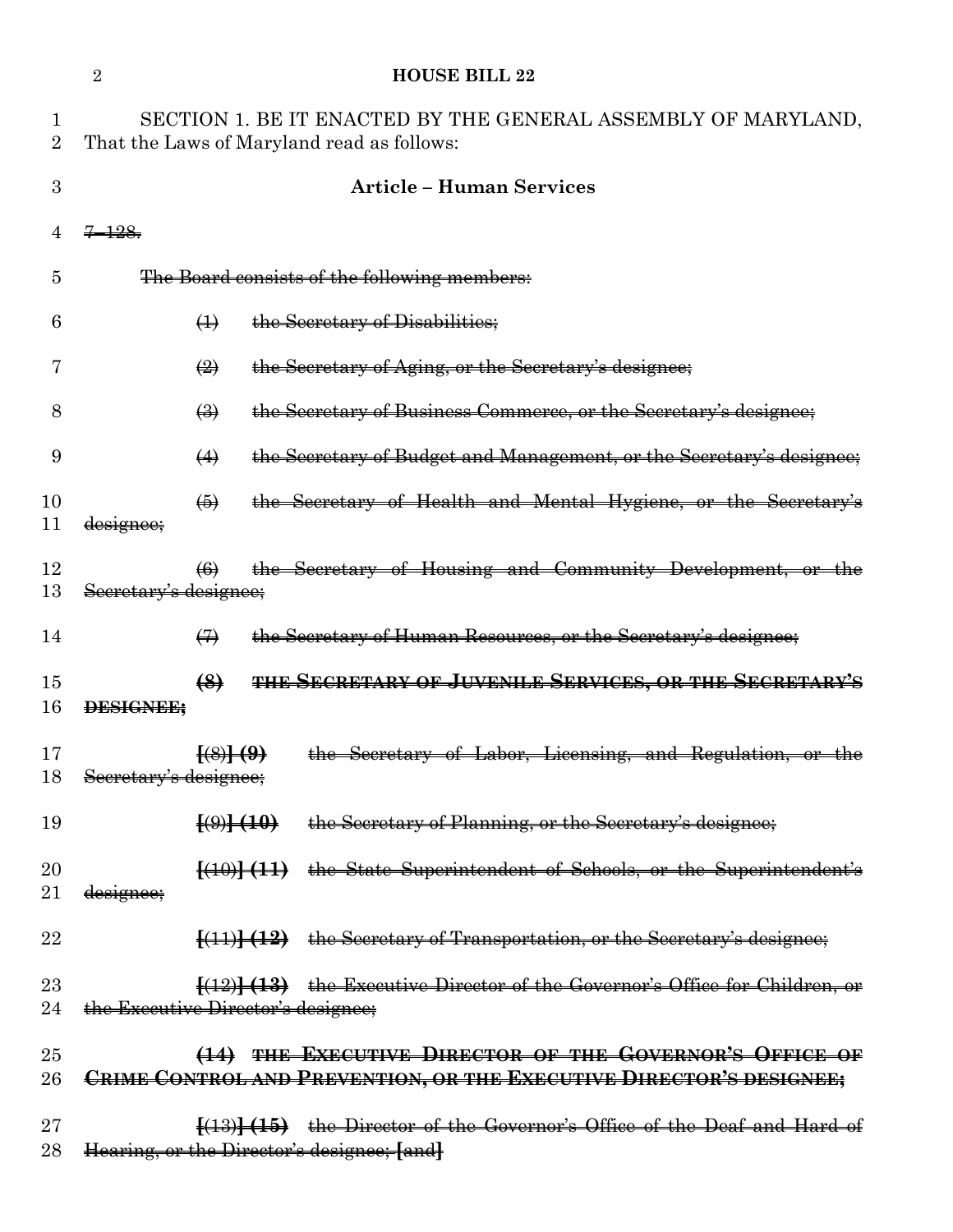## **HOUSE BILL 22** 3

| 1        | (16) THE EXECUTIVE DIRECTOR OF THE POLICE AND CORRECTIONAL                                            |
|----------|-------------------------------------------------------------------------------------------------------|
| 2        | TRAINING COMMISSIONS, OR THE EXECUTIVE DIRECTOR'S DESIGNEE; AND                                       |
| 3        | $\{ (14) \}$ $(17)$ representatives from any other unit of State government that the                  |
| 4        | Governor designates.                                                                                  |
| 5        | $7 - 131$                                                                                             |
| 6        | The Board shall:                                                                                      |
| 7        | provide ongoing examination of the structure and organization of the<br>$\leftrightarrow$             |
| 8        | State's system of services and support to individuals with disabilities to ensure equal access        |
| 9        | to support services and resources by individuals with disabilities;                                   |
| 10       | facilitate the development of performance objectives that will result in<br>$\leftrightarrow$         |
| 11       | a comprehensive, effective, efficient, and integrated service delivery system for individuals         |
| 12       | with disabilities:                                                                                    |
| 13       | develop an interagency funding approach to maximize efficiencies and<br>$\leftrightarrow$             |
| 14       | streamline access to services and support for individuals with disabilities;                          |
| 15       | formulate policies on legislative issues and, under the direction of the<br>(4)                       |
| 16       | Governor, communicate the policies to the General Assembly; [and]                                     |
| 17       | develop the State Disabilities Plan; AND<br>$\left( 6 \right)$                                        |
| 18       | $7 - 502.$                                                                                            |
|          |                                                                                                       |
| 19<br>20 | <u>There is an Ethan Saylor Alliance for Self-Advocates as Educators in the</u><br>(a)<br>Department. |
|          |                                                                                                       |
| 21       | $7 - 503.$                                                                                            |
| 22       | There is a Steering Committee for the Alliance.<br><u>(a)</u>                                         |
| 23       | The Steering Committee shall include the following members:<br><u>(b)</u>                             |
| 24       | the Secretary, or the Secretary's designee;<br>(1)                                                    |
| 25       | the Superintendent of the State Police, or the Superintendent's<br>(2)                                |
| $26\,$   | designee;                                                                                             |
| $27\,$   | the Executive Director of the Police and Correctional Training<br>(3)                                 |
| 28       | Commissions, or the Executive Director's designee;                                                    |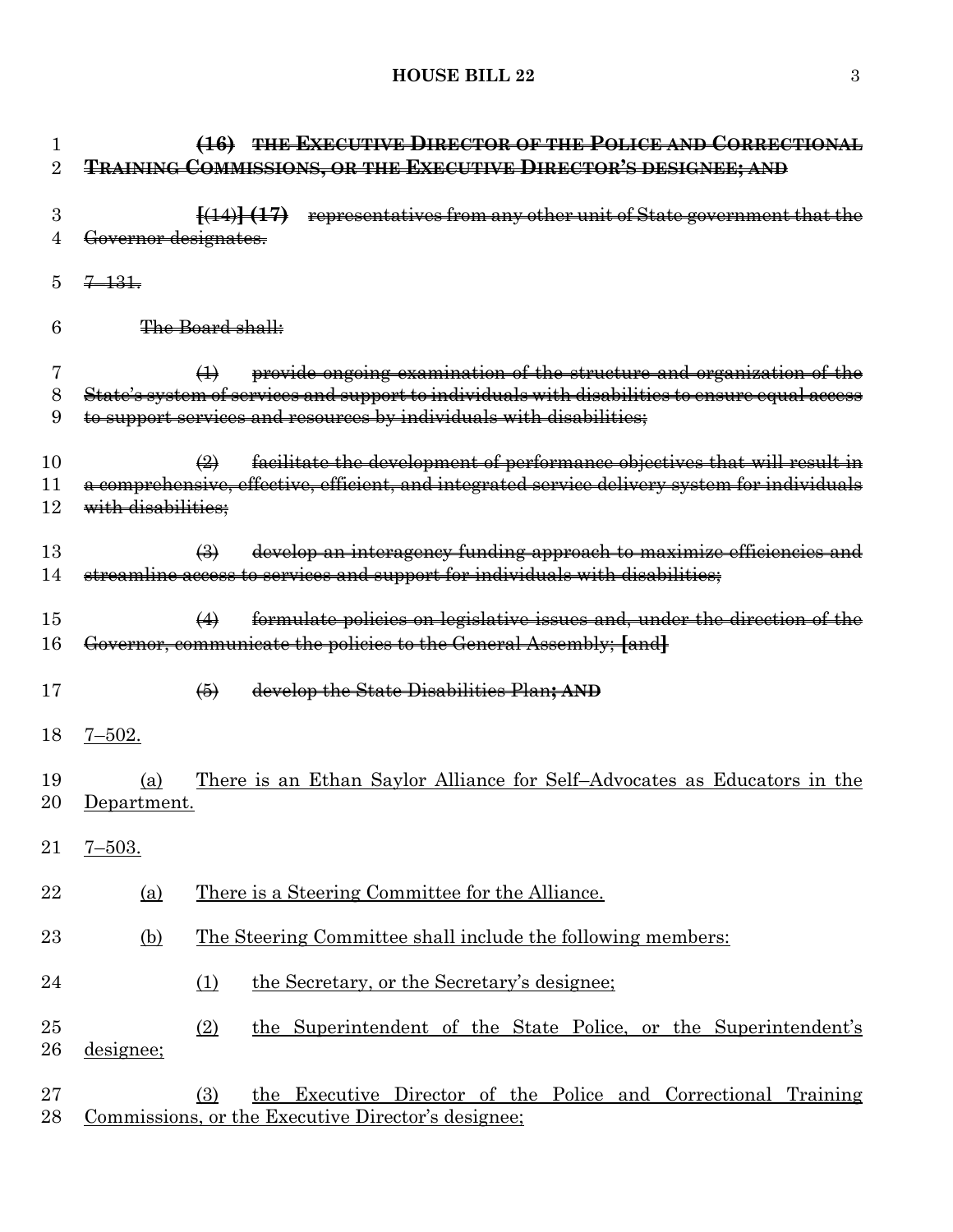|                                    | <b>HOUSE BILL 22</b><br>$\overline{4}$                                                                                                                                                                                                                                                                                  |            |                                                                                                                                                                                               |  |  |
|------------------------------------|-------------------------------------------------------------------------------------------------------------------------------------------------------------------------------------------------------------------------------------------------------------------------------------------------------------------------|------------|-----------------------------------------------------------------------------------------------------------------------------------------------------------------------------------------------|--|--|
| $\mathbf{1}$<br>$\overline{2}$     | the Deputy Secretary for Developmental Disabilities in the Department<br>(4)<br>of Health and Mental Hygiene, or the Deputy Secretary's designee; and                                                                                                                                                                   |            |                                                                                                                                                                                               |  |  |
| 3                                  |                                                                                                                                                                                                                                                                                                                         | (5)        | the following individuals, appointed by the Secretary:                                                                                                                                        |  |  |
| 4                                  |                                                                                                                                                                                                                                                                                                                         |            | (i)<br>a representative of People on the Go Maryland;                                                                                                                                         |  |  |
| $\overline{5}$<br>6                | Council;                                                                                                                                                                                                                                                                                                                |            | (ii)<br>a representative of the Maryland Developmental Disabilities                                                                                                                           |  |  |
| 7<br>8                             |                                                                                                                                                                                                                                                                                                                         |            | $\left[ \left( \text{iii} \right) \right]$ (II)<br>two representatives of community-based organizations<br>that support people with intellectual disabilities and developmental disabilities; |  |  |
| $\boldsymbol{9}$<br>10<br>11<br>12 | $\left[$ (iv) $\right]$ (III)<br><u>four members of the public with knowledge of intellectual</u><br>disabilities and developmental disabilities, including at least two self-advocates and a<br>family member of an individual with an intellectual disability or developmental disability;<br>$\overline{\text{AND}}$ |            |                                                                                                                                                                                               |  |  |
| 13<br>14                           | Education; and                                                                                                                                                                                                                                                                                                          |            | a representative of the Maryland Association of Boards of<br>(x)                                                                                                                              |  |  |
| 15<br>16                           | $(vi)$ $(V)$<br>other members deemed necessary to carry out the work of<br>the Steering Committee.                                                                                                                                                                                                                      |            |                                                                                                                                                                                               |  |  |
| 17                                 | $\left( \mathrm{c}\right)$                                                                                                                                                                                                                                                                                              |            | A member appointed by the Secretary:                                                                                                                                                          |  |  |
| 18<br>19                           | qualifies; and                                                                                                                                                                                                                                                                                                          | (1)        | serves for a term of 3 years and until a successor is appointed and                                                                                                                           |  |  |
| 20                                 |                                                                                                                                                                                                                                                                                                                         | (2)        | may be reappointed.                                                                                                                                                                           |  |  |
| 21                                 | <u>(d)</u>                                                                                                                                                                                                                                                                                                              |            | A member of the Steering Committee:                                                                                                                                                           |  |  |
| 22<br>23                           | but                                                                                                                                                                                                                                                                                                                     | <u>(1)</u> | may not receive compensation as a member of the Steering Committee;                                                                                                                           |  |  |
| 24<br>25                           |                                                                                                                                                                                                                                                                                                                         | (2)        | is entitled to reimbursement for expenses under the Standard State<br>Travel Regulations, as provided in the State budget.                                                                    |  |  |
| 26                                 | <u>(e)</u>                                                                                                                                                                                                                                                                                                              |            | The Steering Committee shall:                                                                                                                                                                 |  |  |
| 27<br>28                           |                                                                                                                                                                                                                                                                                                                         | (1)        | develop parameters for the Alliance, including expected outcomes for<br>and evaluation of the Alliance;                                                                                       |  |  |
| 29                                 |                                                                                                                                                                                                                                                                                                                         | (2)        | select entities to operate the Alliance through a competitive process;                                                                                                                        |  |  |